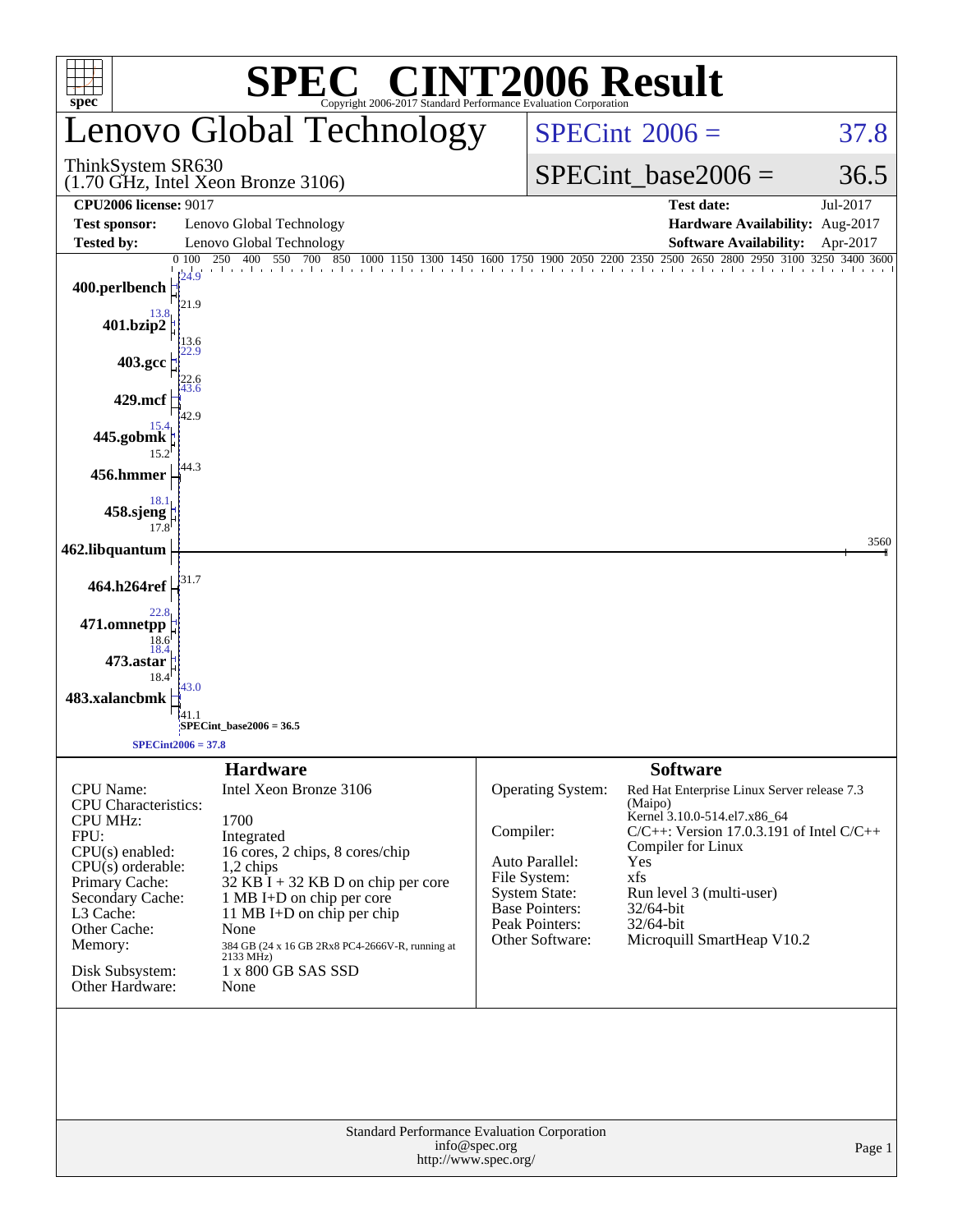

### enovo Global Technology

#### ThinkSystem SR630

(1.70 GHz, Intel Xeon Bronze 3106)

 $SPECint2006 = 37.8$  $SPECint2006 = 37.8$ 

#### SPECint base2006 =  $36.5$

**[Test sponsor:](http://www.spec.org/auto/cpu2006/Docs/result-fields.html#Testsponsor)** Lenovo Global Technology **[Hardware Availability:](http://www.spec.org/auto/cpu2006/Docs/result-fields.html#HardwareAvailability)** Aug-2017

**[CPU2006 license:](http://www.spec.org/auto/cpu2006/Docs/result-fields.html#CPU2006license)** 9017 **[Test date:](http://www.spec.org/auto/cpu2006/Docs/result-fields.html#Testdate)** Jul-2017 **[Tested by:](http://www.spec.org/auto/cpu2006/Docs/result-fields.html#Testedby)** Lenovo Global Technology **[Software Availability:](http://www.spec.org/auto/cpu2006/Docs/result-fields.html#SoftwareAvailability)** Apr-2017

#### **[Results Table](http://www.spec.org/auto/cpu2006/Docs/result-fields.html#ResultsTable)**

|                                                                                                          | <b>Base</b>    |              |                |       |                | <b>Peak</b> |                |              |                |              |                |              |
|----------------------------------------------------------------------------------------------------------|----------------|--------------|----------------|-------|----------------|-------------|----------------|--------------|----------------|--------------|----------------|--------------|
| <b>Benchmark</b>                                                                                         | <b>Seconds</b> | <b>Ratio</b> | <b>Seconds</b> | Ratio | <b>Seconds</b> | Ratio       | <b>Seconds</b> | <b>Ratio</b> | <b>Seconds</b> | <b>Ratio</b> | <b>Seconds</b> | <b>Ratio</b> |
| 400.perlbench                                                                                            | 447            | 21.9         | 447            | 21.9  | 446            | 21.9        | 391            | 25.0         | 392            | 24.9         | 392            | 24.9         |
| 401.bzip2                                                                                                | 709            | 13.6         | 708            | 13.6  | 708            | 13.6        | 701            | <u>13.8</u>  | 701            | 13.8         | 702            | 13.8         |
| $403.\mathrm{gcc}$                                                                                       | 356            | 22.6         | 357            | 22.6  | 357            | 22.6        | 351            | 22.9         | 352            | 22.9         | 351            | 22.9         |
| $429$ mcf                                                                                                | 211            | 43.2         | 213            | 42.9  | 214            | 42.6        | 209            | 43.6         | 213            | 42.9         | 208            | 43.9         |
| $445$ .gobmk                                                                                             | 688            | 15.2         | 688            | 15.2  | 688            | 15.2        | 683            | 15.4         | 683            | 15.4         | 683            | 15.4         |
| 456.hmmer                                                                                                | 211            | 44.3         | 210            | 44.3  | 210            | 44.4        | 211            | 44.3         | 210            | 44.3         | 210            | 44.4         |
| $458$ .sjeng                                                                                             | 681            | 17.8         | 680            | 17.8  | 681            | 17.8        | 668            | 18.1         | 668            | 18.1         | 668            | 18.1         |
| 462.libquantum                                                                                           | 5.82           | 3560         | 5.80           | 3570  | 6.16           | 3360        | 5.82           | 3560         | 5.80           | 3570         | 6.16           | 3360         |
| 464.h264ref                                                                                              | 700            | 31.6         | 696            | 31.8  | 697            | 31.7        | 700            | 31.6         | 696            | 31.8         | 697            | 31.7         |
| $ 471$ .omnetpp                                                                                          | 335            | 18.7         | 335            | 18.6  | 335            | 18.6        | 274            | 22.8         | 274            | 22.8         | 274            | 22.8         |
| 473.astar                                                                                                | 384            | 18.3         | 381            | 18.4  | 382            | 18.4        | 384            | 18.3         | 382            | 18.4         | 382            | <u>18.4</u>  |
| 483.xalancbmk                                                                                            | 168            | 41.1         | 168            | 41.1  | 168            | 41.1        | 160            | 43.2         | 160            | 43.0         | <b>160</b>     | 43.0         |
| Results appear in the order in which they were run. Bold underlined text indicates a median measurement. |                |              |                |       |                |             |                |              |                |              |                |              |

#### **[Submit Notes](http://www.spec.org/auto/cpu2006/Docs/result-fields.html#SubmitNotes)**

The config file option 'submit' was used.

#### **[Operating System Notes](http://www.spec.org/auto/cpu2006/Docs/result-fields.html#OperatingSystemNotes)**

Stack size set to unlimited using "ulimit -s unlimited"

#### **[Platform Notes](http://www.spec.org/auto/cpu2006/Docs/result-fields.html#PlatformNotes)**

BIOS configuration: Choose Operating Mode set to Maximum Performance Stale AtoS set to Enable LLC dead line alloc set to Disable Sysinfo program /home/cpu2006-1.2-ic17.0u3/config/sysinfo.rev6993 Revision 6993 of 2015-11-06 (b5e8d4b4eb51ed28d7f98696cbe290c1) running on Cable-SPECcpu2006-RHEL7.3 Fri Jul 14 18:07:02 2017 This section contains SUT (System Under Test) info as seen by some common utilities. To remove or add to this section, see: <http://www.spec.org/cpu2006/Docs/config.html#sysinfo> From /proc/cpuinfo model name : Intel(R) Xeon(R) Bronze 3106 CPU @ 1.70GHz 2 "physical id"s (chips) 16 "processors" cores, siblings (Caution: counting these is hw and system dependent. The following excerpts from /proc/cpuinfo might not be reliable. Use with caution.) Continued on next page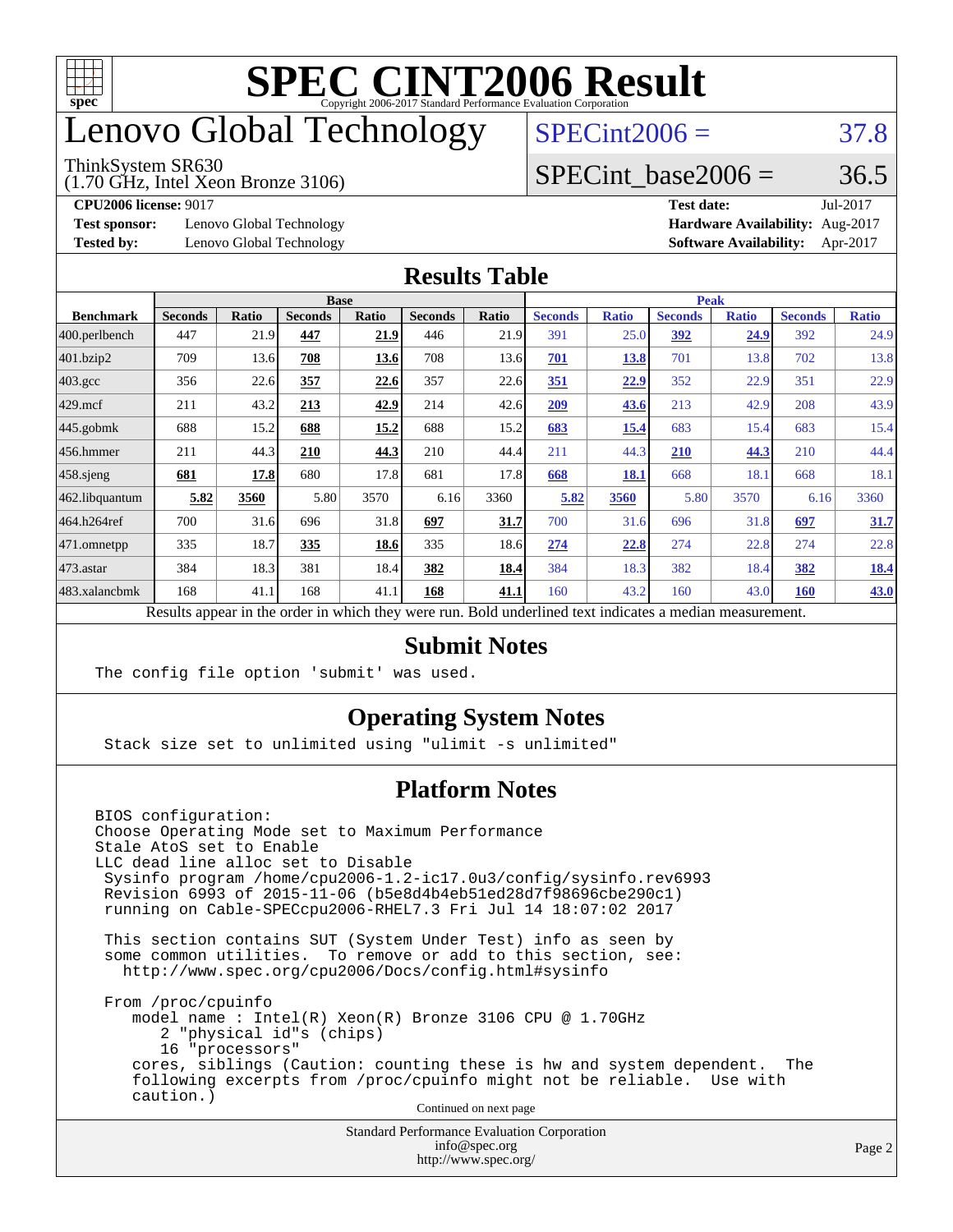

# enovo Global Technology

ThinkSystem SR630

(1.70 GHz, Intel Xeon Bronze 3106)

 $SPECTnt2006 = 37.8$ 

 $SPECTnt\_base2006 = 36.5$ 

**[Test sponsor:](http://www.spec.org/auto/cpu2006/Docs/result-fields.html#Testsponsor)** Lenovo Global Technology **[Hardware Availability:](http://www.spec.org/auto/cpu2006/Docs/result-fields.html#HardwareAvailability)** Aug-2017 **[Tested by:](http://www.spec.org/auto/cpu2006/Docs/result-fields.html#Testedby)** Lenovo Global Technology **[Software Availability:](http://www.spec.org/auto/cpu2006/Docs/result-fields.html#SoftwareAvailability)** Apr-2017

**[CPU2006 license:](http://www.spec.org/auto/cpu2006/Docs/result-fields.html#CPU2006license)** 9017 **[Test date:](http://www.spec.org/auto/cpu2006/Docs/result-fields.html#Testdate)** Jul-2017

#### **[Platform Notes \(Continued\)](http://www.spec.org/auto/cpu2006/Docs/result-fields.html#PlatformNotes)**

| cpu cores : 8<br>siblings : 8<br>physical 0: cores 0 1 2 3 4 5 6 7<br>physical 1: cores 0 1 2 3 4 5 6 7<br>cache size : 11264 KB                                                                                                                                                                                                                                                                                                                                                                                                           |
|--------------------------------------------------------------------------------------------------------------------------------------------------------------------------------------------------------------------------------------------------------------------------------------------------------------------------------------------------------------------------------------------------------------------------------------------------------------------------------------------------------------------------------------------|
| From /proc/meminfo<br>MemTotal: 395896572 kB<br>HugePages_Total:<br>0<br>Hugepagesize: 2048 kB                                                                                                                                                                                                                                                                                                                                                                                                                                             |
| From /etc/*release* /etc/*version*<br>os-release:<br>NAME="Red Hat Enterprise Linux Server"<br>VERSION="7.3 (Maipo)"<br>$ID="rhe1"$<br>ID_LIKE="fedora"<br>VERSION_ID="7.3"<br>PRETTY_NAME="Red Hat Enterprise Linux Server 7.3 (Maipo)"<br>ANSI COLOR="0;31"<br>CPE_NAME="cpe:/o:redhat:enterprise_linux:7.3:GA:server"<br>redhat-release: Red Hat Enterprise Linux Server release 7.3 (Maipo)<br>system-release: Red Hat Enterprise Linux Server release 7.3 (Maipo)<br>system-release-cpe: cpe:/o:redhat:enterprise_linux:7.3:ga:server |
| uname $-a$ :<br>Linux Cable-SPECcpu2006-RHEL7.3 3.10.0-514.el7.x86_64 #1 SMP Wed Oct 19<br>11:24:13 EDT 2016 x86_64 x86_64 x86_64 GNU/Linux                                                                                                                                                                                                                                                                                                                                                                                                |
| run-level 3 Jul 14 18:06                                                                                                                                                                                                                                                                                                                                                                                                                                                                                                                   |
| SPEC is set to: /home/cpu2006-1.2-ic17.0u3<br>Filesystem Type Size Used Avail Use% Mounted on<br>/dev/sdb2 xfs 744G 125G 619G 17% /<br>Additional information from dmidecode:                                                                                                                                                                                                                                                                                                                                                              |
| Warning: Use caution when you interpret this section. The 'dmidecode' program<br>reads system data which is "intended to allow hardware to be accurately<br>determined", but the intent may not be met, as there are frequent changes to<br>hardware, firmware, and the "DMTF SMBIOS" standard.                                                                                                                                                                                                                                            |
| BIOS Lenovo -[IVE109Q-1.00]- 06/28/2017<br>Memory:<br>24x Samsung M393A2K43BB1-CTD 16 GB 2 rank 2666 MHz, configured at 2133 MHz                                                                                                                                                                                                                                                                                                                                                                                                           |
| (End of data from sysinfo program)                                                                                                                                                                                                                                                                                                                                                                                                                                                                                                         |
|                                                                                                                                                                                                                                                                                                                                                                                                                                                                                                                                            |
|                                                                                                                                                                                                                                                                                                                                                                                                                                                                                                                                            |
|                                                                                                                                                                                                                                                                                                                                                                                                                                                                                                                                            |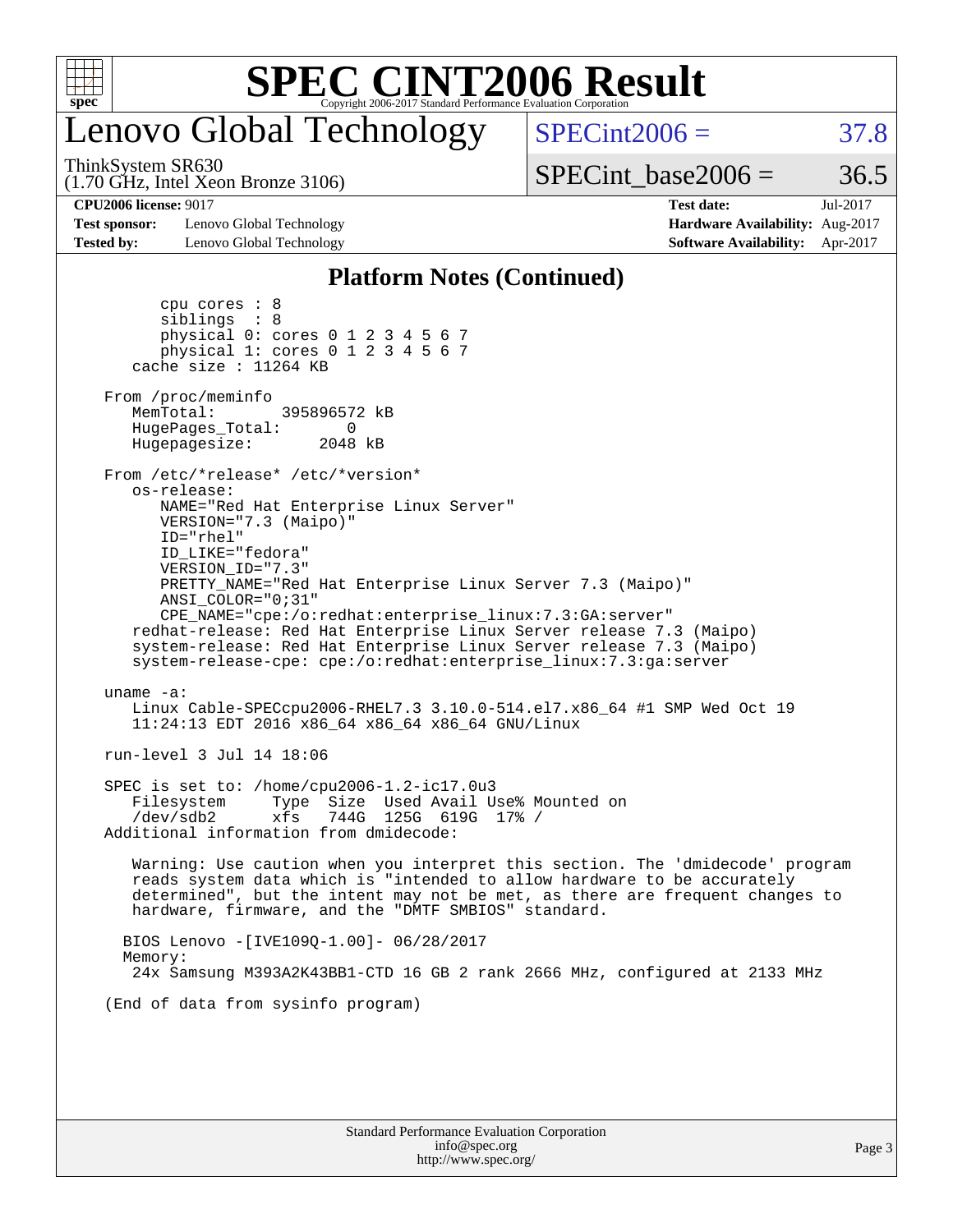

### enovo Global Technology

 $SPECint2006 = 37.8$  $SPECint2006 = 37.8$ 

(1.70 GHz, Intel Xeon Bronze 3106) ThinkSystem SR630

SPECint base2006 =  $36.5$ 

**[Test sponsor:](http://www.spec.org/auto/cpu2006/Docs/result-fields.html#Testsponsor)** Lenovo Global Technology **[Hardware Availability:](http://www.spec.org/auto/cpu2006/Docs/result-fields.html#HardwareAvailability)** Aug-2017 **[Tested by:](http://www.spec.org/auto/cpu2006/Docs/result-fields.html#Testedby)** Lenovo Global Technology **[Software Availability:](http://www.spec.org/auto/cpu2006/Docs/result-fields.html#SoftwareAvailability)** Apr-2017

**[CPU2006 license:](http://www.spec.org/auto/cpu2006/Docs/result-fields.html#CPU2006license)** 9017 **[Test date:](http://www.spec.org/auto/cpu2006/Docs/result-fields.html#Testdate)** Jul-2017

#### **[General Notes](http://www.spec.org/auto/cpu2006/Docs/result-fields.html#GeneralNotes)**

Environment variables set by runspec before the start of the run: KMP AFFINITY = "granularity=fine, compact,  $0,3$ " LD\_LIBRARY\_PATH = "/home/cpu2006-1.2-ic17.0u3/lib/ia32:/home/cpu2006-1.2-ic17.0u3/lib/intel64:/home/cpu2006-1.2-ic17.0u3/sh10.2" OMP\_NUM\_THREADS = "16"

 Binaries compiled on a system with 1x Intel Core i7-4790 CPU + 32GB RAM memory using Redhat Enterprise Linux 7.2 Transparent Huge Pages enabled by default. Filesystem page cache cleared with: shell invocation of 'sync; echo 3 > /proc/sys/vm/drop\_caches' prior to run

#### **[Base Compiler Invocation](http://www.spec.org/auto/cpu2006/Docs/result-fields.html#BaseCompilerInvocation)**

[C benchmarks](http://www.spec.org/auto/cpu2006/Docs/result-fields.html#Cbenchmarks): [icc -m64](http://www.spec.org/cpu2006/results/res2017q4/cpu2006-20170918-49454.flags.html#user_CCbase_intel_icc_64bit_bda6cc9af1fdbb0edc3795bac97ada53)

[C++ benchmarks:](http://www.spec.org/auto/cpu2006/Docs/result-fields.html#CXXbenchmarks) [icpc -m64](http://www.spec.org/cpu2006/results/res2017q4/cpu2006-20170918-49454.flags.html#user_CXXbase_intel_icpc_64bit_fc66a5337ce925472a5c54ad6a0de310)

#### **[Base Portability Flags](http://www.spec.org/auto/cpu2006/Docs/result-fields.html#BasePortabilityFlags)**

 400.perlbench: [-DSPEC\\_CPU\\_LP64](http://www.spec.org/cpu2006/results/res2017q4/cpu2006-20170918-49454.flags.html#b400.perlbench_basePORTABILITY_DSPEC_CPU_LP64) [-DSPEC\\_CPU\\_LINUX\\_X64](http://www.spec.org/cpu2006/results/res2017q4/cpu2006-20170918-49454.flags.html#b400.perlbench_baseCPORTABILITY_DSPEC_CPU_LINUX_X64) 401.bzip2: [-DSPEC\\_CPU\\_LP64](http://www.spec.org/cpu2006/results/res2017q4/cpu2006-20170918-49454.flags.html#suite_basePORTABILITY401_bzip2_DSPEC_CPU_LP64) 403.gcc: [-DSPEC\\_CPU\\_LP64](http://www.spec.org/cpu2006/results/res2017q4/cpu2006-20170918-49454.flags.html#suite_basePORTABILITY403_gcc_DSPEC_CPU_LP64) 429.mcf: [-DSPEC\\_CPU\\_LP64](http://www.spec.org/cpu2006/results/res2017q4/cpu2006-20170918-49454.flags.html#suite_basePORTABILITY429_mcf_DSPEC_CPU_LP64) 445.gobmk: [-DSPEC\\_CPU\\_LP64](http://www.spec.org/cpu2006/results/res2017q4/cpu2006-20170918-49454.flags.html#suite_basePORTABILITY445_gobmk_DSPEC_CPU_LP64) 456.hmmer: [-DSPEC\\_CPU\\_LP64](http://www.spec.org/cpu2006/results/res2017q4/cpu2006-20170918-49454.flags.html#suite_basePORTABILITY456_hmmer_DSPEC_CPU_LP64) 458.sjeng: [-DSPEC\\_CPU\\_LP64](http://www.spec.org/cpu2006/results/res2017q4/cpu2006-20170918-49454.flags.html#suite_basePORTABILITY458_sjeng_DSPEC_CPU_LP64) 462.libquantum: [-DSPEC\\_CPU\\_LP64](http://www.spec.org/cpu2006/results/res2017q4/cpu2006-20170918-49454.flags.html#suite_basePORTABILITY462_libquantum_DSPEC_CPU_LP64) [-DSPEC\\_CPU\\_LINUX](http://www.spec.org/cpu2006/results/res2017q4/cpu2006-20170918-49454.flags.html#b462.libquantum_baseCPORTABILITY_DSPEC_CPU_LINUX) 464.h264ref: [-DSPEC\\_CPU\\_LP64](http://www.spec.org/cpu2006/results/res2017q4/cpu2006-20170918-49454.flags.html#suite_basePORTABILITY464_h264ref_DSPEC_CPU_LP64) 471.omnetpp: [-DSPEC\\_CPU\\_LP64](http://www.spec.org/cpu2006/results/res2017q4/cpu2006-20170918-49454.flags.html#suite_basePORTABILITY471_omnetpp_DSPEC_CPU_LP64) 473.astar: [-DSPEC\\_CPU\\_LP64](http://www.spec.org/cpu2006/results/res2017q4/cpu2006-20170918-49454.flags.html#suite_basePORTABILITY473_astar_DSPEC_CPU_LP64) 483.xalancbmk: [-DSPEC\\_CPU\\_LP64](http://www.spec.org/cpu2006/results/res2017q4/cpu2006-20170918-49454.flags.html#suite_basePORTABILITY483_xalancbmk_DSPEC_CPU_LP64) [-DSPEC\\_CPU\\_LINUX](http://www.spec.org/cpu2006/results/res2017q4/cpu2006-20170918-49454.flags.html#b483.xalancbmk_baseCXXPORTABILITY_DSPEC_CPU_LINUX)

#### **[Base Optimization Flags](http://www.spec.org/auto/cpu2006/Docs/result-fields.html#BaseOptimizationFlags)**

[C benchmarks](http://www.spec.org/auto/cpu2006/Docs/result-fields.html#Cbenchmarks):

[-xCORE-AVX2](http://www.spec.org/cpu2006/results/res2017q4/cpu2006-20170918-49454.flags.html#user_CCbase_f-xCORE-AVX2) [-ipo](http://www.spec.org/cpu2006/results/res2017q4/cpu2006-20170918-49454.flags.html#user_CCbase_f-ipo) [-O3](http://www.spec.org/cpu2006/results/res2017q4/cpu2006-20170918-49454.flags.html#user_CCbase_f-O3) [-no-prec-div](http://www.spec.org/cpu2006/results/res2017q4/cpu2006-20170918-49454.flags.html#user_CCbase_f-no-prec-div) [-parallel](http://www.spec.org/cpu2006/results/res2017q4/cpu2006-20170918-49454.flags.html#user_CCbase_f-parallel) [-qopt-prefetch](http://www.spec.org/cpu2006/results/res2017q4/cpu2006-20170918-49454.flags.html#user_CCbase_f-qopt-prefetch) [-auto-p32](http://www.spec.org/cpu2006/results/res2017q4/cpu2006-20170918-49454.flags.html#user_CCbase_f-auto-p32)

[C++ benchmarks:](http://www.spec.org/auto/cpu2006/Docs/result-fields.html#CXXbenchmarks)

[-xCORE-AVX2](http://www.spec.org/cpu2006/results/res2017q4/cpu2006-20170918-49454.flags.html#user_CXXbase_f-xCORE-AVX2) [-ipo](http://www.spec.org/cpu2006/results/res2017q4/cpu2006-20170918-49454.flags.html#user_CXXbase_f-ipo) [-O3](http://www.spec.org/cpu2006/results/res2017q4/cpu2006-20170918-49454.flags.html#user_CXXbase_f-O3) [-no-prec-div](http://www.spec.org/cpu2006/results/res2017q4/cpu2006-20170918-49454.flags.html#user_CXXbase_f-no-prec-div) [-qopt-prefetch](http://www.spec.org/cpu2006/results/res2017q4/cpu2006-20170918-49454.flags.html#user_CXXbase_f-qopt-prefetch) [-auto-p32](http://www.spec.org/cpu2006/results/res2017q4/cpu2006-20170918-49454.flags.html#user_CXXbase_f-auto-p32) [-Wl,-z,muldefs](http://www.spec.org/cpu2006/results/res2017q4/cpu2006-20170918-49454.flags.html#user_CXXbase_link_force_multiple1_74079c344b956b9658436fd1b6dd3a8a) [-L/sh10.2 -lsmartheap64](http://www.spec.org/cpu2006/results/res2017q4/cpu2006-20170918-49454.flags.html#user_CXXbase_SmartHeap64_63911d860fc08c15fa1d5bf319b9d8d5)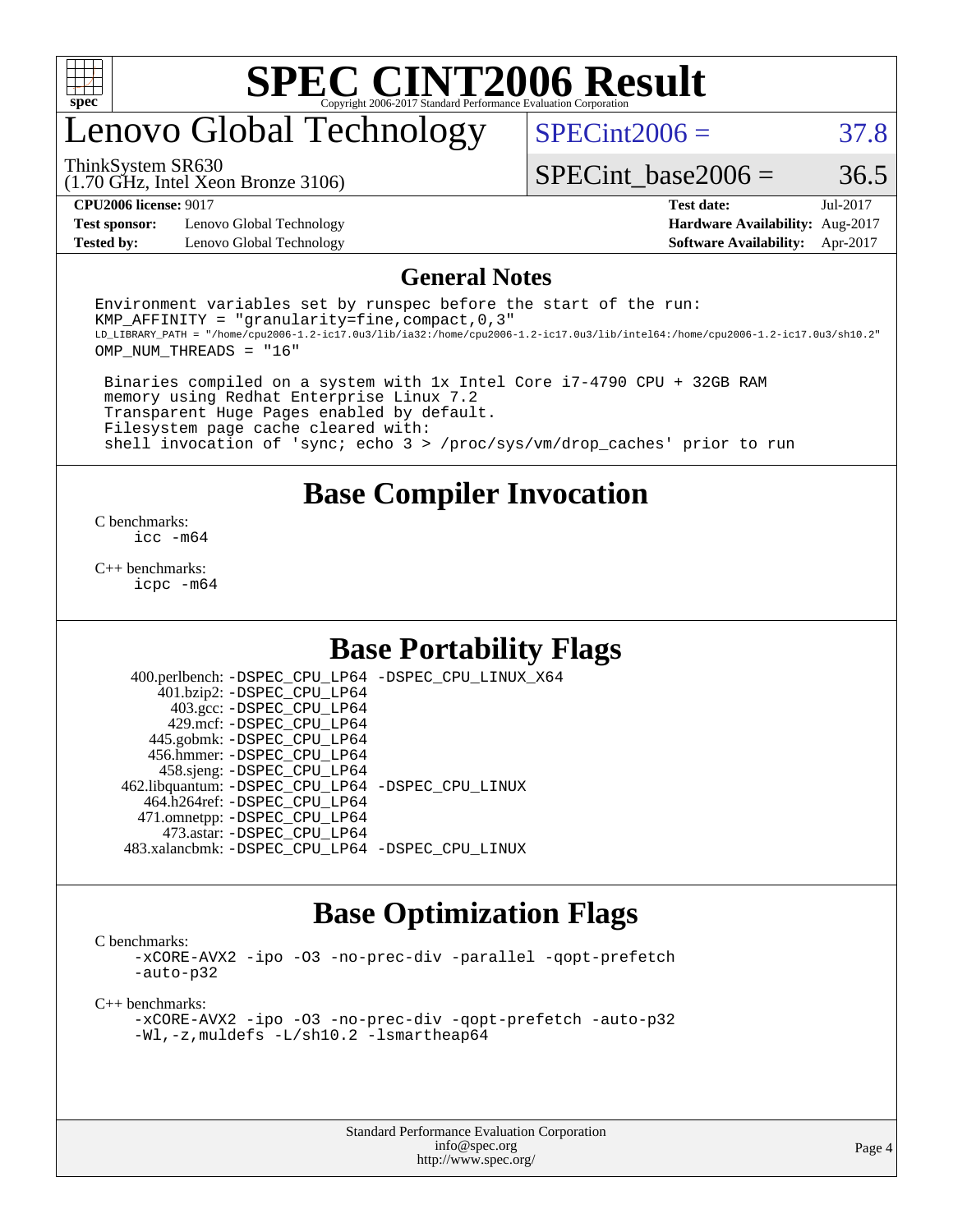

## enovo Global Technology

ThinkSystem SR630

(1.70 GHz, Intel Xeon Bronze 3106)

SPECint base2006 =  $36.5$ 

 $SPECint2006 = 37.8$  $SPECint2006 = 37.8$ 

**[Test sponsor:](http://www.spec.org/auto/cpu2006/Docs/result-fields.html#Testsponsor)** Lenovo Global Technology **[Hardware Availability:](http://www.spec.org/auto/cpu2006/Docs/result-fields.html#HardwareAvailability)** Aug-2017 **[Tested by:](http://www.spec.org/auto/cpu2006/Docs/result-fields.html#Testedby)** Lenovo Global Technology **[Software Availability:](http://www.spec.org/auto/cpu2006/Docs/result-fields.html#SoftwareAvailability)** Apr-2017

**[CPU2006 license:](http://www.spec.org/auto/cpu2006/Docs/result-fields.html#CPU2006license)** 9017 **[Test date:](http://www.spec.org/auto/cpu2006/Docs/result-fields.html#Testdate)** Jul-2017

#### **[Base Other Flags](http://www.spec.org/auto/cpu2006/Docs/result-fields.html#BaseOtherFlags)**

[C benchmarks](http://www.spec.org/auto/cpu2006/Docs/result-fields.html#Cbenchmarks):

403.gcc: [-Dalloca=\\_alloca](http://www.spec.org/cpu2006/results/res2017q4/cpu2006-20170918-49454.flags.html#b403.gcc_baseEXTRA_CFLAGS_Dalloca_be3056838c12de2578596ca5467af7f3)

### **[Peak Compiler Invocation](http://www.spec.org/auto/cpu2006/Docs/result-fields.html#PeakCompilerInvocation)**

[C benchmarks \(except as noted below\)](http://www.spec.org/auto/cpu2006/Docs/result-fields.html#Cbenchmarksexceptasnotedbelow):

[icc -m64](http://www.spec.org/cpu2006/results/res2017q4/cpu2006-20170918-49454.flags.html#user_CCpeak_intel_icc_64bit_bda6cc9af1fdbb0edc3795bac97ada53)

400.perlbench: [icc -m32 -L/opt/intel/compilers\\_and\\_libraries\\_2017/linux/lib/ia32](http://www.spec.org/cpu2006/results/res2017q4/cpu2006-20170918-49454.flags.html#user_peakCCLD400_perlbench_intel_icc_c29f3ff5a7ed067b11e4ec10a03f03ae)

445.gobmk: [icc -m32 -L/opt/intel/compilers\\_and\\_libraries\\_2017/linux/lib/ia32](http://www.spec.org/cpu2006/results/res2017q4/cpu2006-20170918-49454.flags.html#user_peakCCLD445_gobmk_intel_icc_c29f3ff5a7ed067b11e4ec10a03f03ae)

[C++ benchmarks \(except as noted below\):](http://www.spec.org/auto/cpu2006/Docs/result-fields.html#CXXbenchmarksexceptasnotedbelow)

[icc -m32 -L/opt/intel/compilers\\_and\\_libraries\\_2017/linux/lib/ia32](http://www.spec.org/cpu2006/results/res2017q4/cpu2006-20170918-49454.flags.html#user_CXXpeak_intel_icc_c29f3ff5a7ed067b11e4ec10a03f03ae)

473.astar: [icpc -m64](http://www.spec.org/cpu2006/results/res2017q4/cpu2006-20170918-49454.flags.html#user_peakCXXLD473_astar_intel_icpc_64bit_fc66a5337ce925472a5c54ad6a0de310)

#### **[Peak Portability Flags](http://www.spec.org/auto/cpu2006/Docs/result-fields.html#PeakPortabilityFlags)**

 400.perlbench: [-D\\_FILE\\_OFFSET\\_BITS=64](http://www.spec.org/cpu2006/results/res2017q4/cpu2006-20170918-49454.flags.html#user_peakPORTABILITY400_perlbench_file_offset_bits_64_438cf9856305ebd76870a2c6dc2689ab) [-DSPEC\\_CPU\\_LINUX\\_IA32](http://www.spec.org/cpu2006/results/res2017q4/cpu2006-20170918-49454.flags.html#b400.perlbench_peakCPORTABILITY_DSPEC_CPU_LINUX_IA32) 401.bzip2: [-DSPEC\\_CPU\\_LP64](http://www.spec.org/cpu2006/results/res2017q4/cpu2006-20170918-49454.flags.html#suite_peakPORTABILITY401_bzip2_DSPEC_CPU_LP64) 403.gcc: [-DSPEC\\_CPU\\_LP64](http://www.spec.org/cpu2006/results/res2017q4/cpu2006-20170918-49454.flags.html#suite_peakPORTABILITY403_gcc_DSPEC_CPU_LP64) 429.mcf: [-DSPEC\\_CPU\\_LP64](http://www.spec.org/cpu2006/results/res2017q4/cpu2006-20170918-49454.flags.html#suite_peakPORTABILITY429_mcf_DSPEC_CPU_LP64) 445.gobmk: [-D\\_FILE\\_OFFSET\\_BITS=64](http://www.spec.org/cpu2006/results/res2017q4/cpu2006-20170918-49454.flags.html#user_peakPORTABILITY445_gobmk_file_offset_bits_64_438cf9856305ebd76870a2c6dc2689ab) 456.hmmer: [-DSPEC\\_CPU\\_LP64](http://www.spec.org/cpu2006/results/res2017q4/cpu2006-20170918-49454.flags.html#suite_peakPORTABILITY456_hmmer_DSPEC_CPU_LP64) 458.sjeng: [-DSPEC\\_CPU\\_LP64](http://www.spec.org/cpu2006/results/res2017q4/cpu2006-20170918-49454.flags.html#suite_peakPORTABILITY458_sjeng_DSPEC_CPU_LP64) 462.libquantum: [-DSPEC\\_CPU\\_LP64](http://www.spec.org/cpu2006/results/res2017q4/cpu2006-20170918-49454.flags.html#suite_peakPORTABILITY462_libquantum_DSPEC_CPU_LP64) [-DSPEC\\_CPU\\_LINUX](http://www.spec.org/cpu2006/results/res2017q4/cpu2006-20170918-49454.flags.html#b462.libquantum_peakCPORTABILITY_DSPEC_CPU_LINUX) 464.h264ref: [-DSPEC\\_CPU\\_LP64](http://www.spec.org/cpu2006/results/res2017q4/cpu2006-20170918-49454.flags.html#suite_peakPORTABILITY464_h264ref_DSPEC_CPU_LP64) 471.omnetpp: [-D\\_FILE\\_OFFSET\\_BITS=64](http://www.spec.org/cpu2006/results/res2017q4/cpu2006-20170918-49454.flags.html#user_peakPORTABILITY471_omnetpp_file_offset_bits_64_438cf9856305ebd76870a2c6dc2689ab) 473.astar: [-DSPEC\\_CPU\\_LP64](http://www.spec.org/cpu2006/results/res2017q4/cpu2006-20170918-49454.flags.html#suite_peakPORTABILITY473_astar_DSPEC_CPU_LP64) 483.xalancbmk: [-D\\_FILE\\_OFFSET\\_BITS=64](http://www.spec.org/cpu2006/results/res2017q4/cpu2006-20170918-49454.flags.html#user_peakPORTABILITY483_xalancbmk_file_offset_bits_64_438cf9856305ebd76870a2c6dc2689ab) [-DSPEC\\_CPU\\_LINUX](http://www.spec.org/cpu2006/results/res2017q4/cpu2006-20170918-49454.flags.html#b483.xalancbmk_peakCXXPORTABILITY_DSPEC_CPU_LINUX)

#### **[Peak Optimization Flags](http://www.spec.org/auto/cpu2006/Docs/result-fields.html#PeakOptimizationFlags)**

[C benchmarks](http://www.spec.org/auto/cpu2006/Docs/result-fields.html#Cbenchmarks):

 400.perlbench: [-prof-gen](http://www.spec.org/cpu2006/results/res2017q4/cpu2006-20170918-49454.flags.html#user_peakPASS1_CFLAGSPASS1_LDCFLAGS400_perlbench_prof_gen_e43856698f6ca7b7e442dfd80e94a8fc)(pass 1) [-prof-use](http://www.spec.org/cpu2006/results/res2017q4/cpu2006-20170918-49454.flags.html#user_peakPASS2_CFLAGSPASS2_LDCFLAGS400_perlbench_prof_use_bccf7792157ff70d64e32fe3e1250b55)(pass 2) [-xCORE-AVX2](http://www.spec.org/cpu2006/results/res2017q4/cpu2006-20170918-49454.flags.html#user_peakPASS2_CFLAGSPASS2_LDCFLAGS400_perlbench_f-xCORE-AVX2)(pass 2) [-par-num-threads=1](http://www.spec.org/cpu2006/results/res2017q4/cpu2006-20170918-49454.flags.html#user_peakPASS1_CFLAGSPASS1_LDCFLAGS400_perlbench_par_num_threads_786a6ff141b4e9e90432e998842df6c2)(pass 1) [-ipo](http://www.spec.org/cpu2006/results/res2017q4/cpu2006-20170918-49454.flags.html#user_peakPASS2_CFLAGSPASS2_LDCFLAGS400_perlbench_f-ipo)(pass 2) [-O3](http://www.spec.org/cpu2006/results/res2017q4/cpu2006-20170918-49454.flags.html#user_peakPASS2_CFLAGSPASS2_LDCFLAGS400_perlbench_f-O3)(pass 2) [-no-prec-div](http://www.spec.org/cpu2006/results/res2017q4/cpu2006-20170918-49454.flags.html#user_peakPASS2_CFLAGSPASS2_LDCFLAGS400_perlbench_f-no-prec-div)(pass 2) [-qopt-prefetch](http://www.spec.org/cpu2006/results/res2017q4/cpu2006-20170918-49454.flags.html#user_peakCOPTIMIZE400_perlbench_f-qopt-prefetch)

 401.bzip2: [-prof-gen](http://www.spec.org/cpu2006/results/res2017q4/cpu2006-20170918-49454.flags.html#user_peakPASS1_CFLAGSPASS1_LDCFLAGS401_bzip2_prof_gen_e43856698f6ca7b7e442dfd80e94a8fc)(pass 1) [-prof-use](http://www.spec.org/cpu2006/results/res2017q4/cpu2006-20170918-49454.flags.html#user_peakPASS2_CFLAGSPASS2_LDCFLAGS401_bzip2_prof_use_bccf7792157ff70d64e32fe3e1250b55)(pass 2) [-xCORE-AVX2](http://www.spec.org/cpu2006/results/res2017q4/cpu2006-20170918-49454.flags.html#user_peakPASS2_CFLAGSPASS2_LDCFLAGS401_bzip2_f-xCORE-AVX2)(pass 2)  $-par-num-threads=1(pass 1) -ipo(pass 2) -O3(pass 2)$  $-par-num-threads=1(pass 1) -ipo(pass 2) -O3(pass 2)$  $-par-num-threads=1(pass 1) -ipo(pass 2) -O3(pass 2)$  $-par-num-threads=1(pass 1) -ipo(pass 2) -O3(pass 2)$  $-par-num-threads=1(pass 1) -ipo(pass 2) -O3(pass 2)$  $-par-num-threads=1(pass 1) -ipo(pass 2) -O3(pass 2)$ [-no-prec-div](http://www.spec.org/cpu2006/results/res2017q4/cpu2006-20170918-49454.flags.html#user_peakCOPTIMIZEPASS2_CFLAGSPASS2_LDCFLAGS401_bzip2_f-no-prec-div) [-auto-ilp32](http://www.spec.org/cpu2006/results/res2017q4/cpu2006-20170918-49454.flags.html#user_peakCOPTIMIZE401_bzip2_f-auto-ilp32) [-qopt-prefetch](http://www.spec.org/cpu2006/results/res2017q4/cpu2006-20170918-49454.flags.html#user_peakCOPTIMIZE401_bzip2_f-qopt-prefetch)

Continued on next page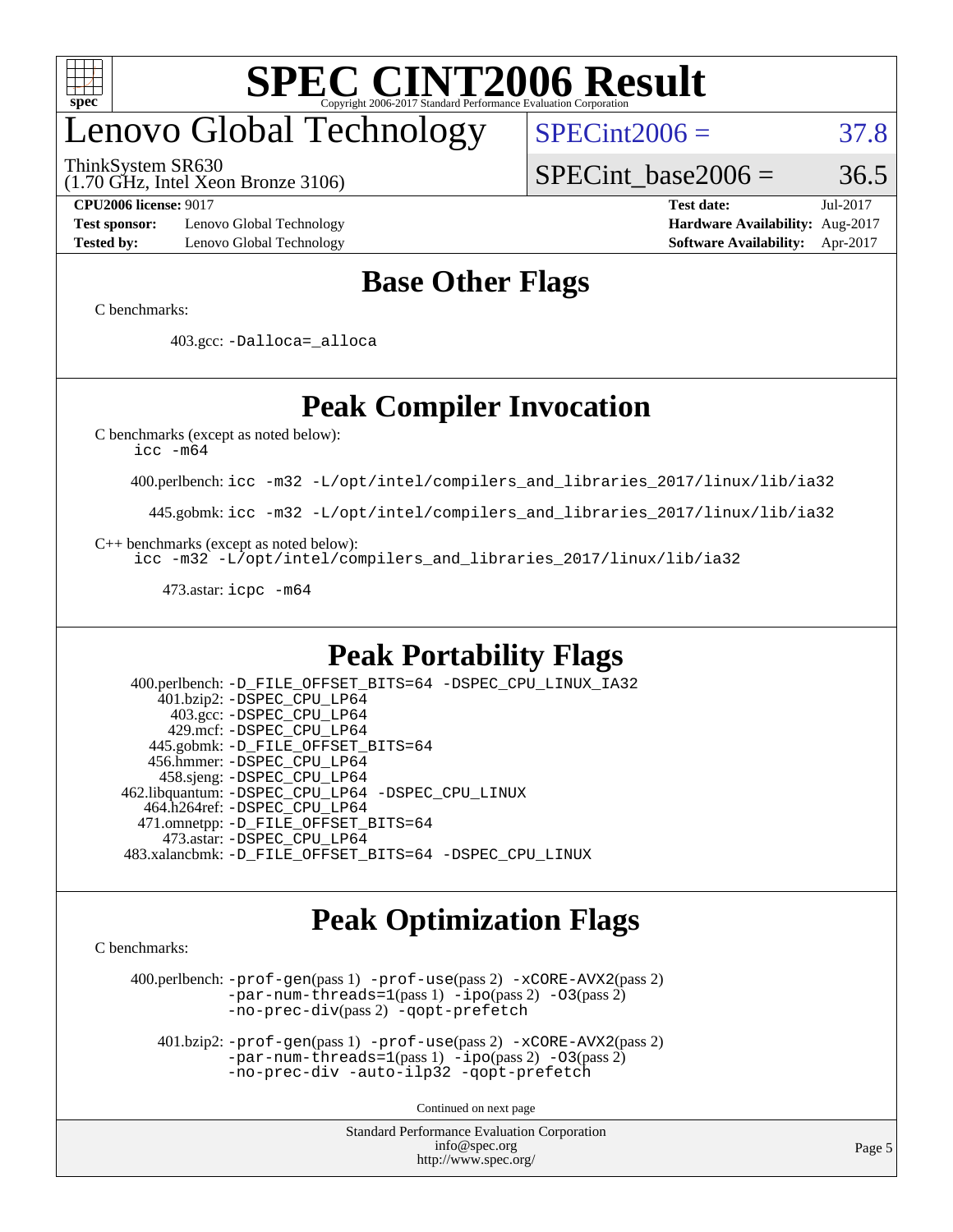

## enovo Global Technology

ThinkSystem SR630

 $SPECint2006 = 37.8$  $SPECint2006 = 37.8$ 

(1.70 GHz, Intel Xeon Bronze 3106)

SPECint base2006 =  $36.5$ 

**[Test sponsor:](http://www.spec.org/auto/cpu2006/Docs/result-fields.html#Testsponsor)** Lenovo Global Technology **[Hardware Availability:](http://www.spec.org/auto/cpu2006/Docs/result-fields.html#HardwareAvailability)** Aug-2017 **[Tested by:](http://www.spec.org/auto/cpu2006/Docs/result-fields.html#Testedby)** Lenovo Global Technology **[Software Availability:](http://www.spec.org/auto/cpu2006/Docs/result-fields.html#SoftwareAvailability)** Apr-2017

**[CPU2006 license:](http://www.spec.org/auto/cpu2006/Docs/result-fields.html#CPU2006license)** 9017 **[Test date:](http://www.spec.org/auto/cpu2006/Docs/result-fields.html#Testdate)** Jul-2017

### **[Peak Optimization Flags \(Continued\)](http://www.spec.org/auto/cpu2006/Docs/result-fields.html#PeakOptimizationFlags)**

| $403.\text{sec}: -x \text{CORE-AVX2}$ -ipo -03 -no-prec-div -inline-calloc<br>-gopt-malloc-options=3 -auto-ilp32                                                                                                              |  |
|-------------------------------------------------------------------------------------------------------------------------------------------------------------------------------------------------------------------------------|--|
| 429.mcf: -xCORE-AVX2 -ipo -03 -no-prec-div -parallel<br>-gopt-prefetch -auto-p32                                                                                                                                              |  |
| 445.gobmk: -prof-gen(pass 1) -prof-use(pass 2) -xCORE-AVX2(pass 2)<br>$-par-num-threads=1(pass 1) -ipo(pass 2) -03(pass 2)$<br>$-no-prec-div(pass 2)$                                                                         |  |
| $456.$ hmmer: basepeak = yes                                                                                                                                                                                                  |  |
| 458.sjeng: -prof-gen(pass 1) -prof-use(pass 2) -xCORE-AVX2(pass 2)<br>$-par-num-threads=1(pass 1) -ipo(pass 2) -03(pass 2)$<br>-no-prec-div(pass 2) -unroll4                                                                  |  |
| $462$ .libquantum: basepeak = yes                                                                                                                                                                                             |  |
| $464.h264$ ref: basepeak = yes                                                                                                                                                                                                |  |
| $C_{++}$ benchmarks:                                                                                                                                                                                                          |  |
| 471.omnetpp: -prof-gen(pass 1) -prof-use(pass 2) -xCORE-AVX2(pass 2)<br>$-par-num-threads=1(pass 1) -ipo(pass 2) -03(pass 2)$<br>-no-prec-div(pass 2) -qopt-ra-region-strategy=block<br>-Wl,-z, muldefs -L/sh10.2 -lsmartheap |  |
| 473.astar: -xCORE-AVX2 -ipo -03 -no-prec-div -qopt-prefetch<br>-auto-p32 -Wl,-z, muldefs -L/sh10.2 -lsmartheap64                                                                                                              |  |
| 483.xalancbmk:-xCORE-AVX2 -ipo -03 -no-prec-div -qopt-prefetch<br>-Wl,-z, muldefs -L/sh10.2 -lsmartheap                                                                                                                       |  |

### **[Peak Other Flags](http://www.spec.org/auto/cpu2006/Docs/result-fields.html#PeakOtherFlags)**

[C benchmarks](http://www.spec.org/auto/cpu2006/Docs/result-fields.html#Cbenchmarks):

403.gcc: [-Dalloca=\\_alloca](http://www.spec.org/cpu2006/results/res2017q4/cpu2006-20170918-49454.flags.html#b403.gcc_peakEXTRA_CFLAGS_Dalloca_be3056838c12de2578596ca5467af7f3)

The flags files that were used to format this result can be browsed at <http://www.spec.org/cpu2006/flags/Intel-ic17.0-official-linux64-revF.html> <http://www.spec.org/cpu2006/flags/Lenovo-Platform-Flags-V1.2-SKL-C.20171004.html>

You can also download the XML flags sources by saving the following links:

<http://www.spec.org/cpu2006/flags/Intel-ic17.0-official-linux64-revF.xml> <http://www.spec.org/cpu2006/flags/Lenovo-Platform-Flags-V1.2-SKL-C.20171004.xml>